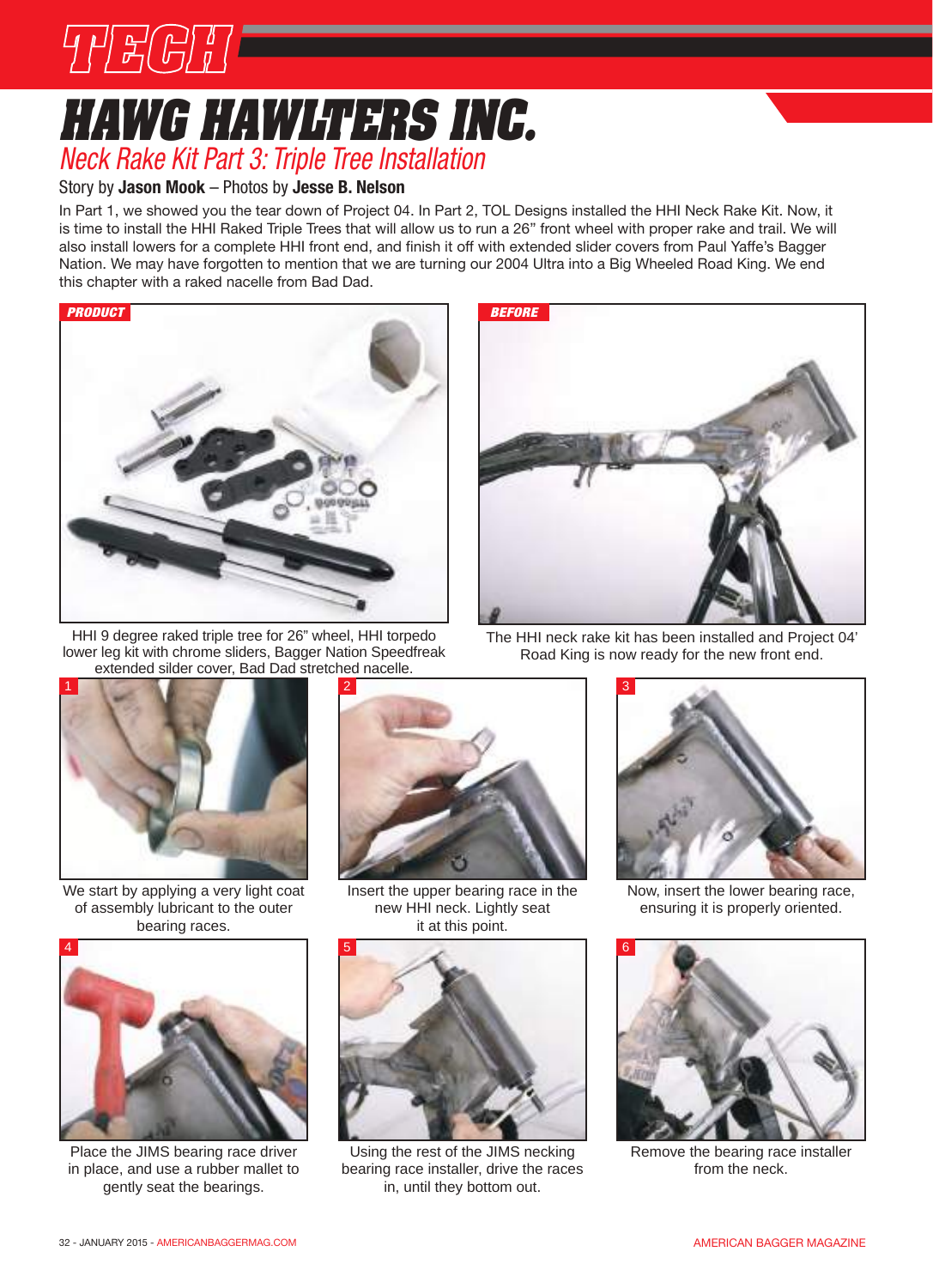# *X-23 BOLT On Trees IIIII* hawg hawlters inc. *neck rake Kit Part 3: Triple Tree Installation*



The bearing races should be fully seated until they bottom out, as in this picture.



Install the included bolts from the bottom of the top triple tree.



Now, install the collar and upper riser bushing in the top triple tree.



Include the stock ground wire on the riser bolt. The other side gets a washer.



Flip the upper tree over, and install the lower riser bushing.



Thread the bolt to the stock risers by hand for now.

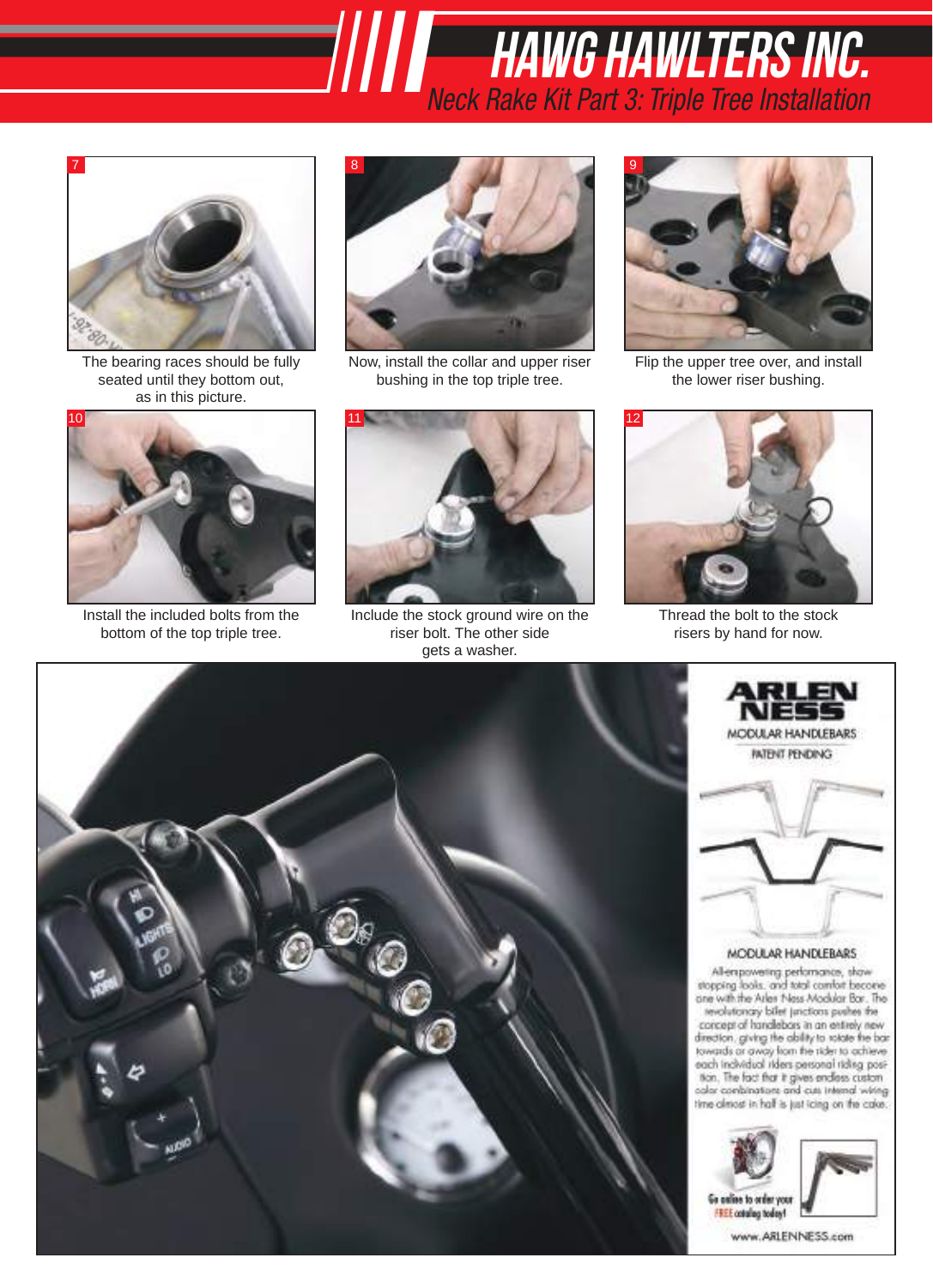# THECH COM

## Neck rake kit part 3: triple tree installation



Just snug the riser bolts down at this time.



Apply a light coat of anti-seize to the neck stem threads.



Also, apply bearing grease to the lower bearing race you installed in the neck previously.



The lower neck bearing should bottom out on the lower tree, as seen here.



The stock upper dust cover will be re-used in this step. Place it over the upper bearing.



From the underside of the bottom triple tree, install the HHI neck stem.



Apply a liberal amount of bearing grease to the upper bearing race previously installed.



Guide the lower tree and neck stem into the motorcycle's neck.



Liberally apply bearing grease to the upper and lower neck bearings. A bearing packer is best if available.



First, install the included rubber dust shield, and then the lower Timken bearing on to the neck stem.



Insert the upper bearing into the neck.



Use caution to guide it through the upper bearing and dust cover.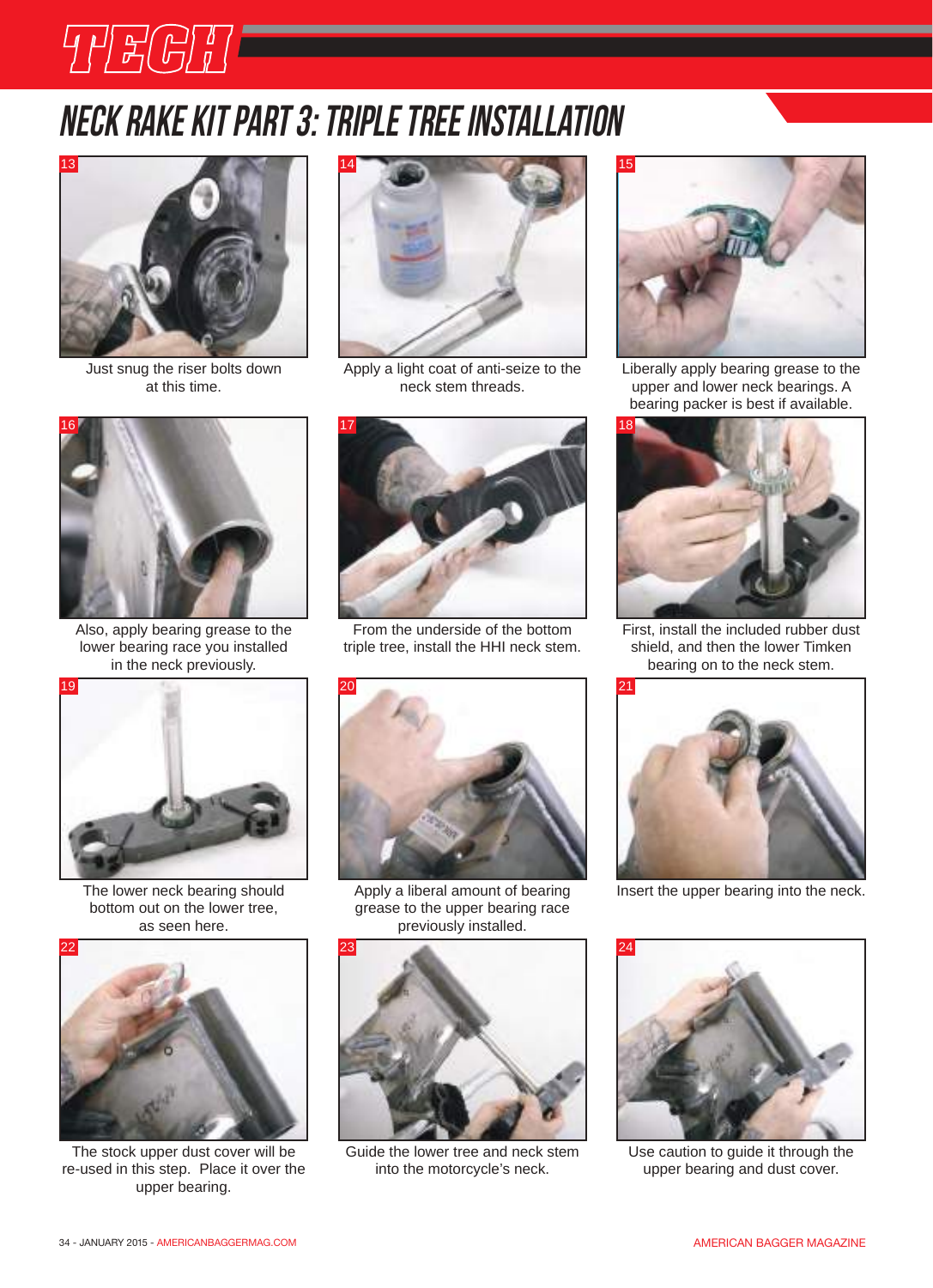Holding the lower tree in place, install the upper triple tree.



Position the upper fork slider in place. Start the bolts in each one by hand. Final tighten the bolts in each



*X-23 BOLT On Trees IIIII* hawg hawlters inc.

*neck rake Kit Part 3: Triple Tree Installation*

Gently thread the neck stem into the upper tree. Tighten the neck stem using a 3/8" ratchet.





Apply a blue thread locker to the included bolts for the upper fork slider covers.



upper fork slider cover.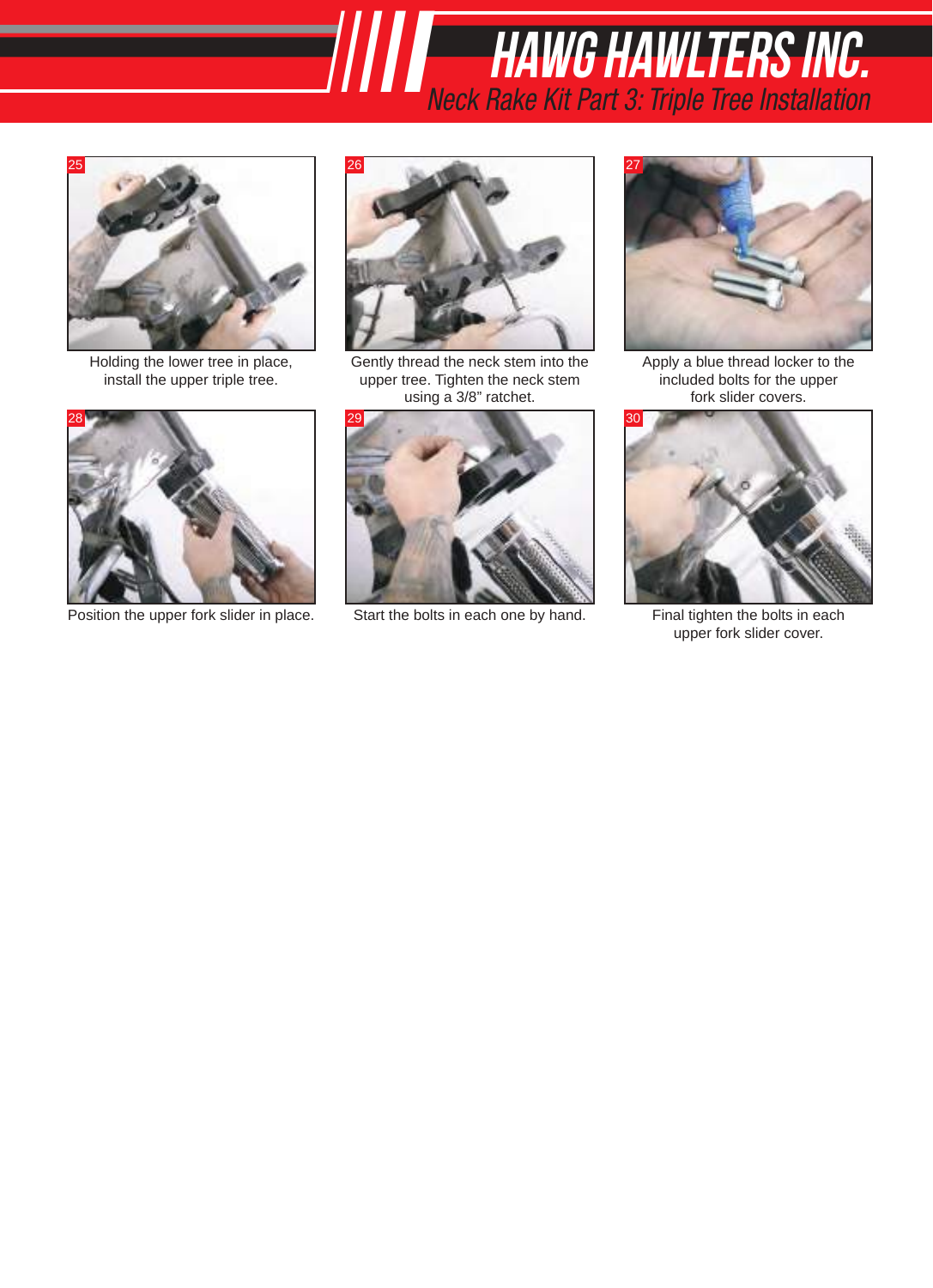# Neck rake kit part 3: triple tree installation



THEGH **SALE** 



Remove the top plug to gain access to add fork oil.



Using glass cleaner, wipe any contaminants from the fork legs prior to installation in the triple trees.



Once through the lower tree, install the rubber ring that serves as the fork stop.



Don't forget the second fork stop. With the legs threaded in place, Apply blue thread locker



Apply a light coat of anti-seize to the threads of the fork leg extensions.



Thread the leg extension into the top triple tree. Go until it bottoms out and stops.



With the legs threaded in place, torque the neck stem to 30 ft/lbs of torque.



Repeat for the other side. The Measure out and add the appropriate grade of fork oil for the application. Then re-install the plug.



Guide the fork leg into the lower triple tree.



Repeat the process with the other fork leg.



to the top nut.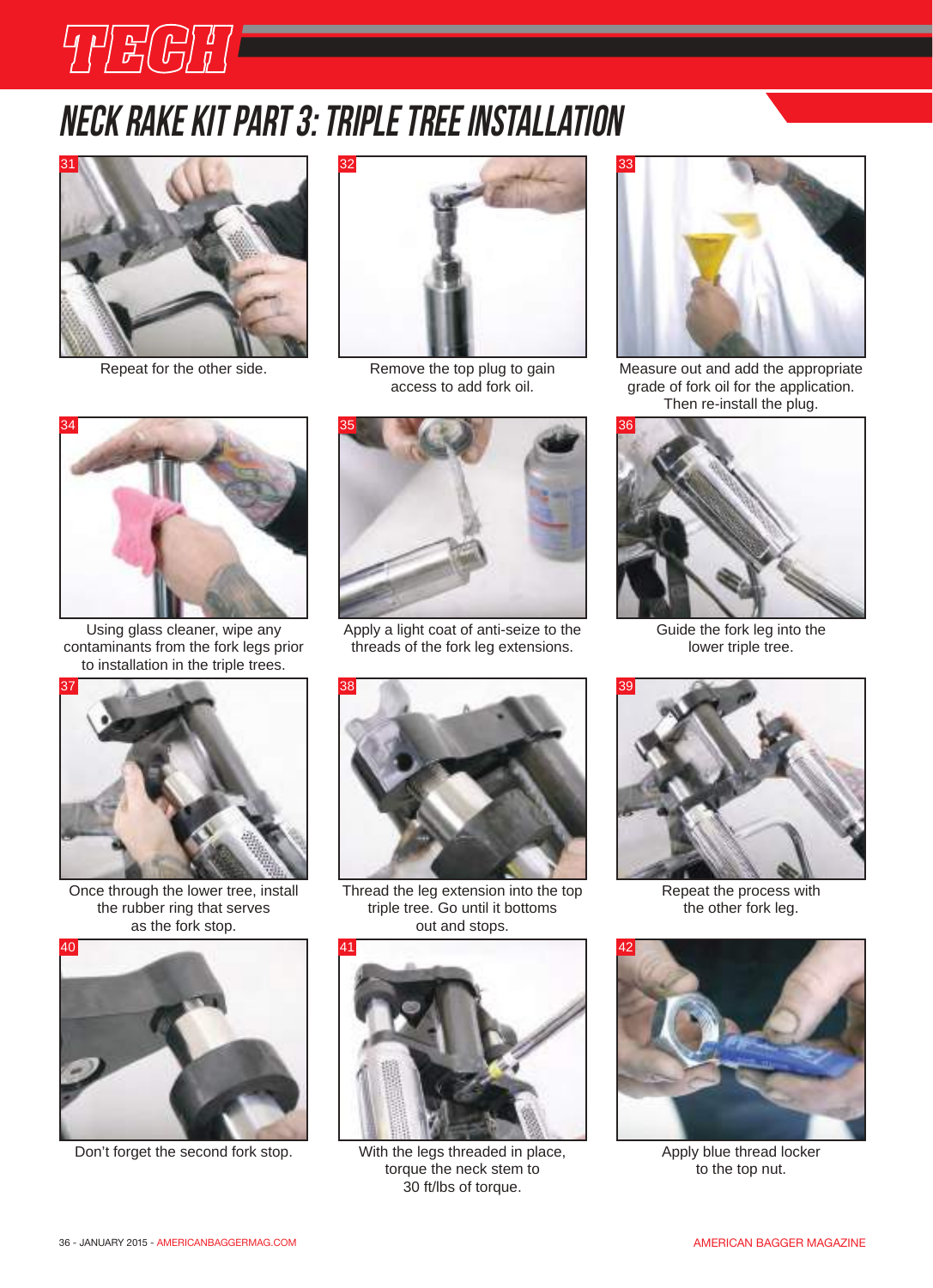Thread the top nut by hand onto the neck stem, where it protrudes from the top tree.



Install the set screw in the back side Tighten the set screw by hand. Installation of the lower triple tree. Don't forget to use thread locker on it.



*X-23 BOLT On Trees IIIII* hawg hawlters inc.

*neck rake Kit Part 3: Triple Tree Installation*

Using a 1 ½" socket, torque the top nut to 80 ft/lbs.





Pause and check the range of motion of the front end. You are looking for smooth movement.



Apply thread locker to the four bolts that serve as fork clamping hardware.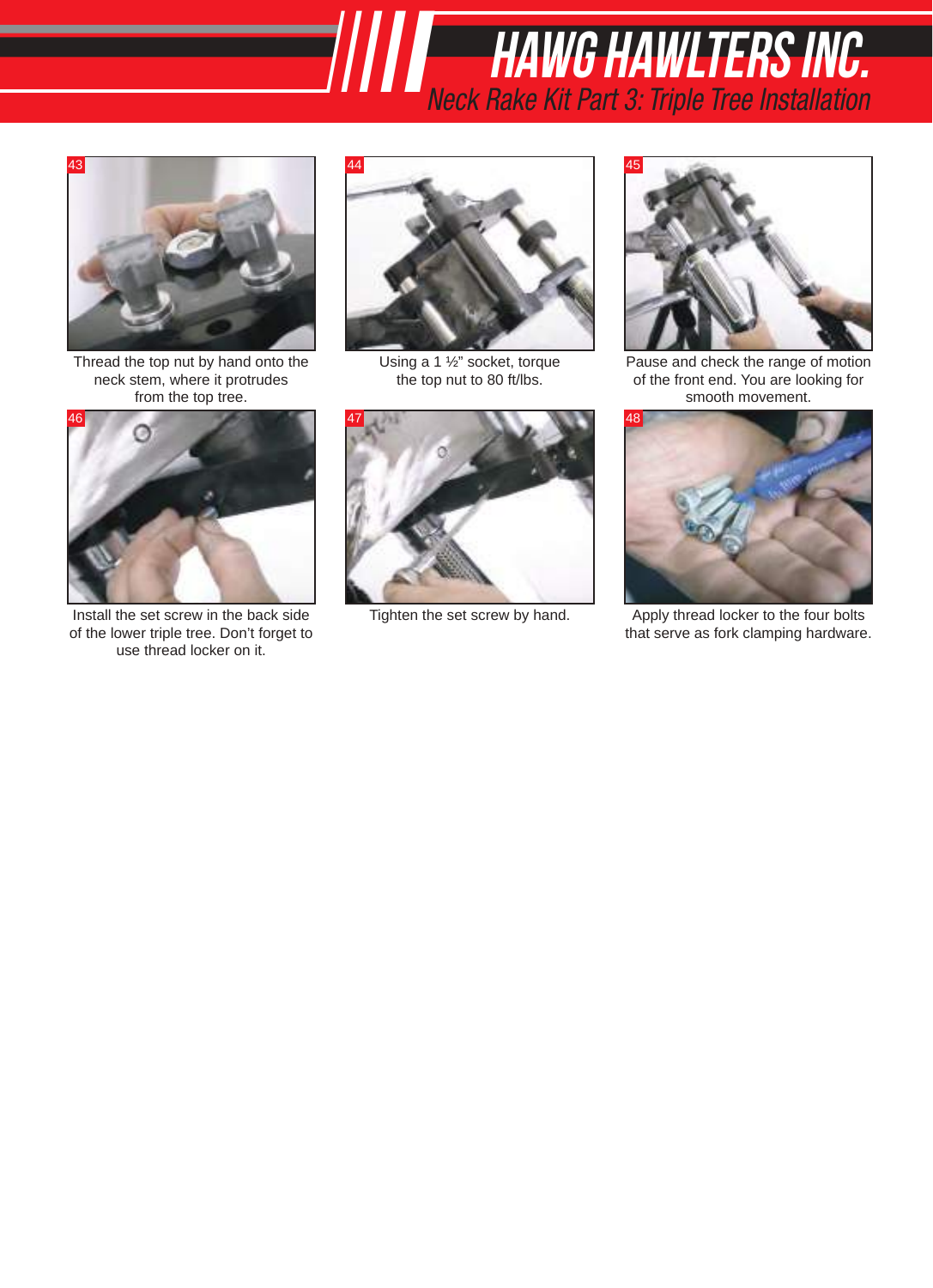

THEGT **FOR** 



Insert two bolts per side of the lower triple tree.



Alternately, tighten the two bolts per side by hand.



Then final tighten to be 25 ft/lbs of torque. Repeat this process on the other leg.



Install the shorter ones in each side of the lower triple tree.



It should be routed with no strain on the wire or terminals.



Position the nacelle in place, aligning the pre-drilled holes with the hardware installed on the outside of the triple trees.



Apply thread locker to the included specialty hardware each side of the triple trees.



Tighten by hand, and then final torque all four to 15 ft/lbs.



As we are installing a Road King-style raked nacelle, we temporarily remove the risers so the nacelle can slip over the triple tress.



The longer of the two belong in the top tree.

Using thread locker, and then a 5/16" socket, next install the bolt that secures the ground wire for the handlebars.



Slide the raked nacelle over the triple tree from the top.